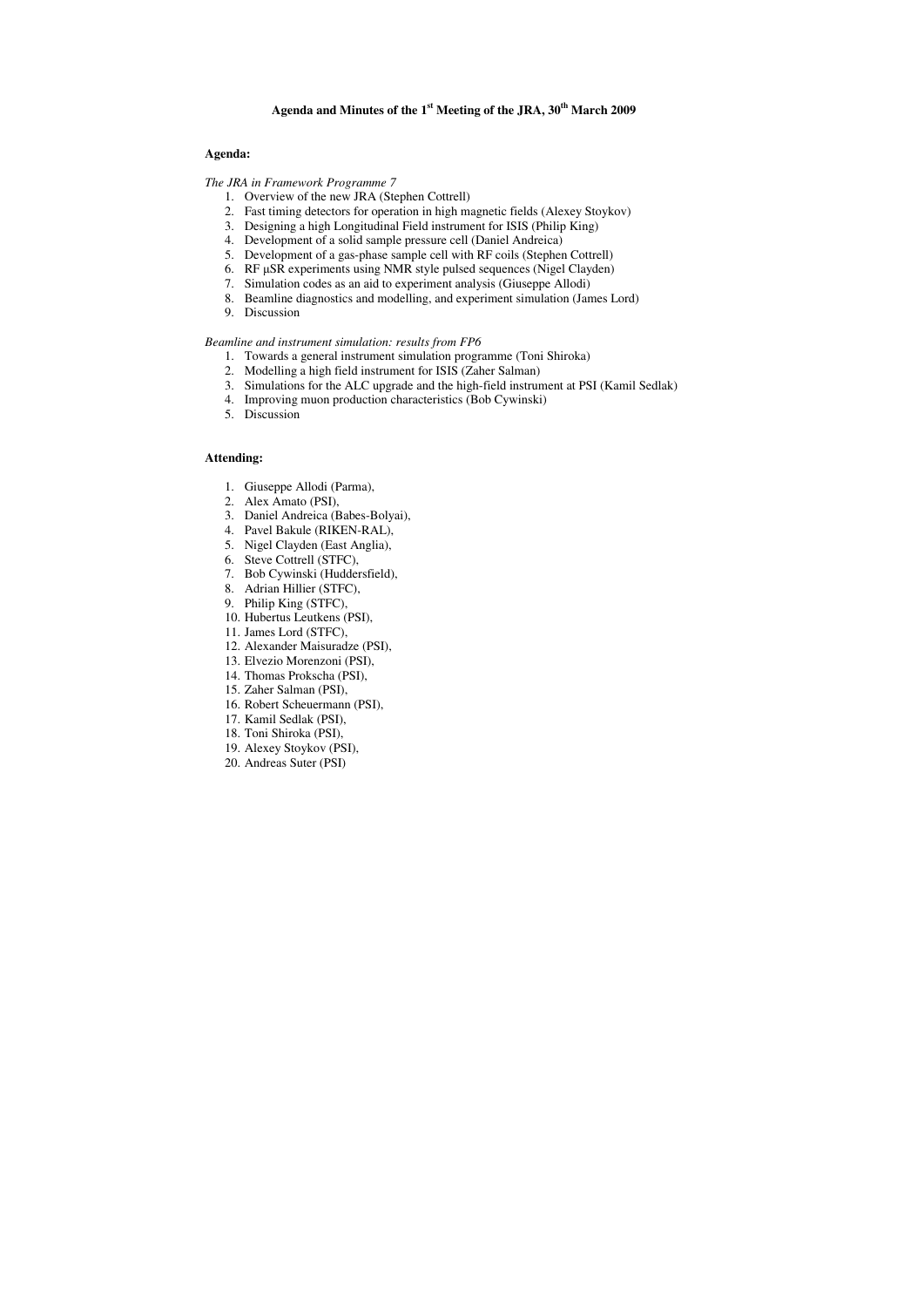**Talks:** 

## *The JRA in Framework Programme 7*

### *Stephen Cottrell (STFC):* **Overview of the new JRA**

An overview of the JRA was presented, including a list of partners and collaborators. The various tasks associated with this JRA were outlined and the timeline for the work highlighted.

## *Alexey Stoykov (PSI):* **Fast timing detectors for operation in high magnetic fields**

A summary of the past research into Avalanche Photodiodes (APDs) was presented. This showed that APDs were insensitive to field, compact, low voltage, and were marginally faster than PMT's. However, they had a small active area and therefore large arrays would be needed.

## *Philip King (STFC):* **Designing a high Longitudinal Field instrument for ISIS**

An overview of the upgrades happening at ISIS was presented, including the EMU upgrade, RIKEN-RAL laser, pressure cell, the forthcoming very high flux instrument as well as the new high field instrument (HiFi). An overview of the science case and technical design was given and it was reported that proposals are being accepted this round for Oct '09.

#### *Discussion:*

- a. Will you be able to check the alignment of the magnetic field to the geometry offline?
	- Yes, an NMR probe and jig have been built.
- b. What is the field outside the magnetic and will this affect the other instruments? The design was 2G at 3m and 5G within the experimental area, which is the same as EMU.
- c. Will they be an alpha shift? Asymmetry should be flat and simulations have been done.

# *Daniel Andreica (Babes-Bolyai):* **Development of a solid sample pressure cells**

At PSI there are currently 25kbar pressure cells, but these require large samples to ensure an adequate signal to noise ratio. Increasing the pressure will require smaller volumes, and therefore new materials should ideally make a smaller contribution to the measured signal. The issues that will be addressed are the cell design, better focussing of the muon beams and new materials.

#### *Discussion:*

- a. What kind of new materials are going to be investigated? Ceramics, 'Russian' alloy (bad for muons) and the 'Japan-Russian' alloy (good for muon, but bad for pressure).
- b. The focus of the beamline through the pressure cell can be as good as 50% within 2mm which is better than before (7mm).
- c. The postdoc will be appointed soon.
- d. Could you increase the size of the cell (diameter and length)?
- This can cause problems in the cell, such as bending. We are under discussion about two layer cells.
- e. Could you use different cells for different pressures? Yes, and we do this already. We optimise the cells to give 30-40% signal at max pressure.

### *Stephen Cottrell (STFC):* **Development of a gas-phase sample cell with RF coils**

An overview of the gas phase pressure cells was given. These currently have a maximum pressure of 50bar, but future experiments require pressures of at least 200bar. The relative merits of PEEK and Ti cells were presented along with the programme of work.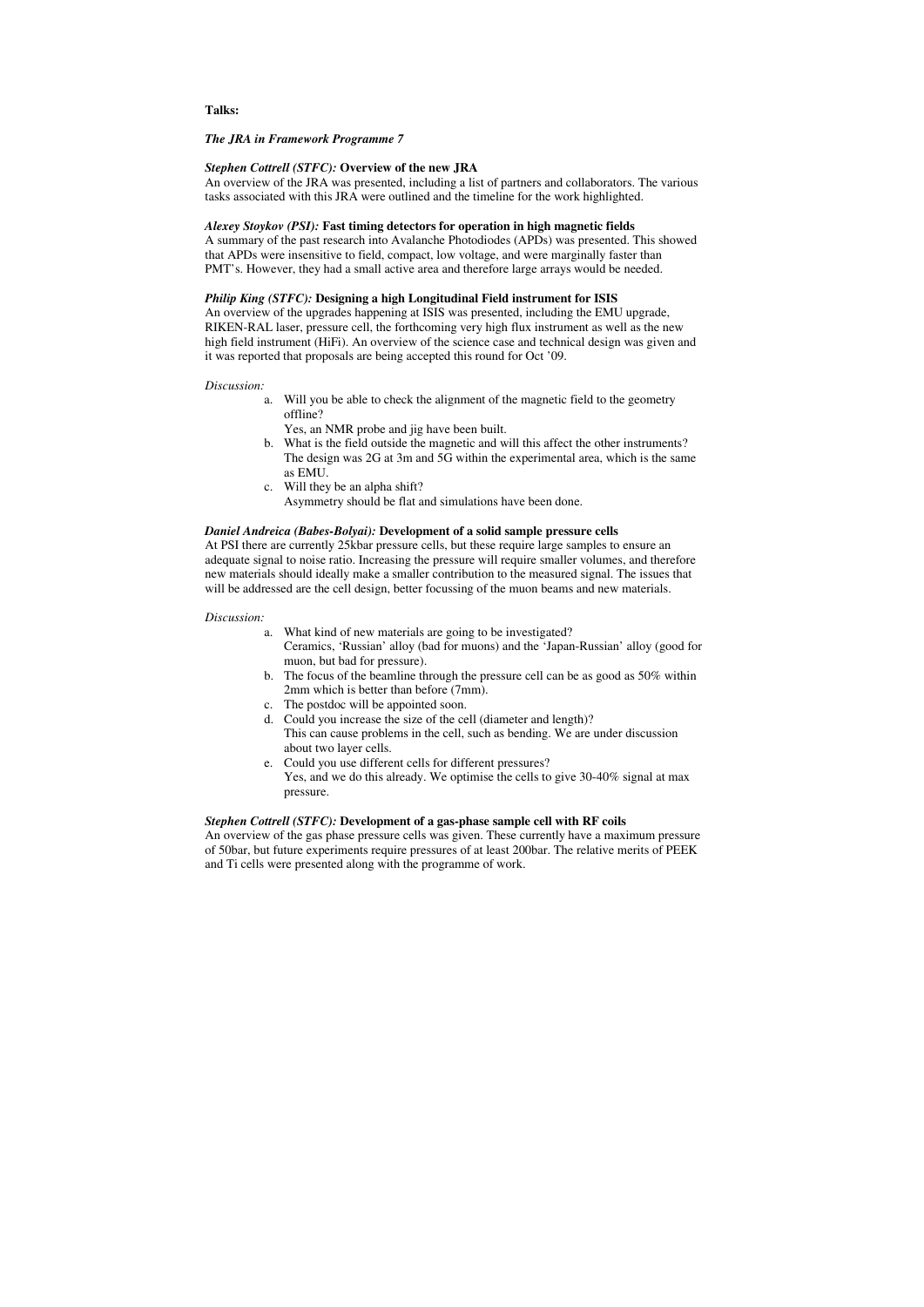#### *Discussion:*

a. RF coil design will be critical. Will it be limited to a low B1? Yes, both muonium and diamagnetic muons will be measured.

#### *Nigel Clayden (East Anglia): RF µSR experiments using NMR style pulsed sequences*

A review of the current technical setup at ISIS was given and it was stated that the time for setup was an issue. Using NMR this might be achieved rapidly, with the potential for off-line calibration. For applying pulse techniques, the fundamental limitation will be the muon lifetime, and therefore the number of pulses that can be included in the sequence will be limited when compared to typical NMR experiments. There may be novel experiments using simultaneous NMR and  $\mu$ SR, but these are likely to require millikelvin temperatures.

#### *Discussion:*

a. Would the intended NMR measurements require millikelvin temperatures with high fields? Yes.

### *Giuseppe Allodi (Parma):* **Simulation codes as an aid to experiment analysis**

A summary of the intended workplan was presented. The code should be able to calculate both the electrostatic and magnetic fields, and permit comparison with experimental data. This is a 1-year project.

#### *Discussion:*

- a. Will you be using a rigid model for the crystal lattice? Yes, as this is normally done.
- b. Is the magnetic information static or dynamic? Static.
- c. How about a web interface so no code installation is required? This will require a server and has license issues, but is possible.
- d. Will the CIF format be incorporated into the NeXus file? It could be.

# *James Lord (STFC):* **Beamline diagnostics and modelling, experiment simulation**

A summary of the reasons why we need to have methods for beam diagnostics was presented together with possible diagnostic tools. The problems associated with conventional modelling of beamlines were also discussed - most modelling packages assume perfect alignment of quad, dipoles and perfect field profiles. The need for recording beamline settings was highlighted.

#### *Discussion:*

- a. Will PSI adopt Nexus? Yes, most likely at the end of this year.
- b. How is work progressing to develop the high field CCD camera at ISIS? The camera is working but needs testing at field.
- c. What is the current status of the instrument simulation code?
- The code exists and has been packaged to make it easy to use; however, it needs better documentation.

### *General discussion about the JRA*

- a. When does the JRA start? 1st March 2009.
- b. Where is the money? Transfer of funds will be arranged.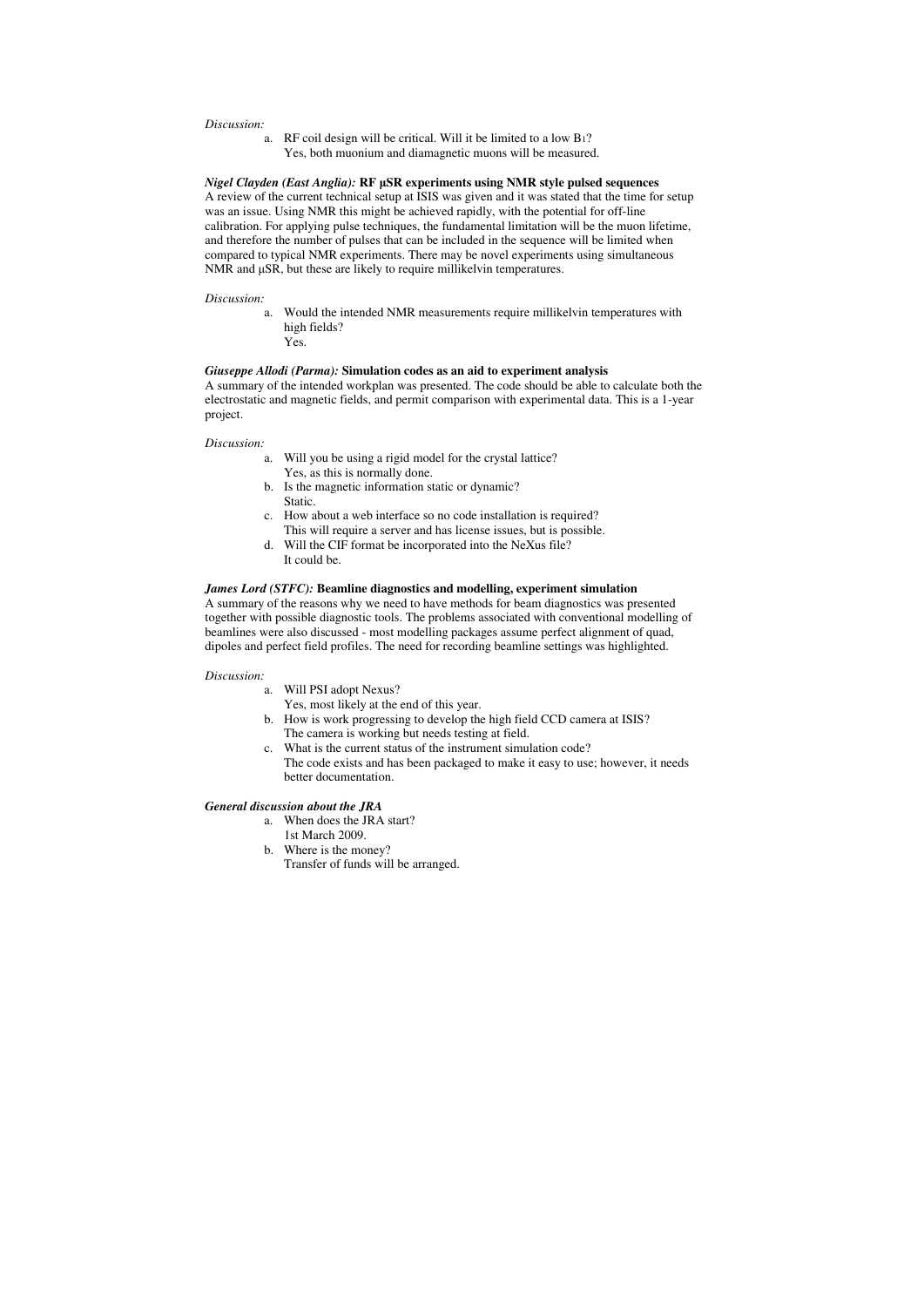- c. What is the position regarding the appointment of Post Docs? ISIS hope to have someone in-post within 6 months, who will concentrate on ISIS tasks and management.
- d. There will be a series of meetings, less formal and focussed on specific tasks.
- e. How is the NMR project progressing?

It is progressing well; we can measure protons and therefore use test samples to show offline that the coils work. It was noted that if coils are retuned to study muons (rather than protons) the Q of the coil, and therefore it's performance characteristics, may change.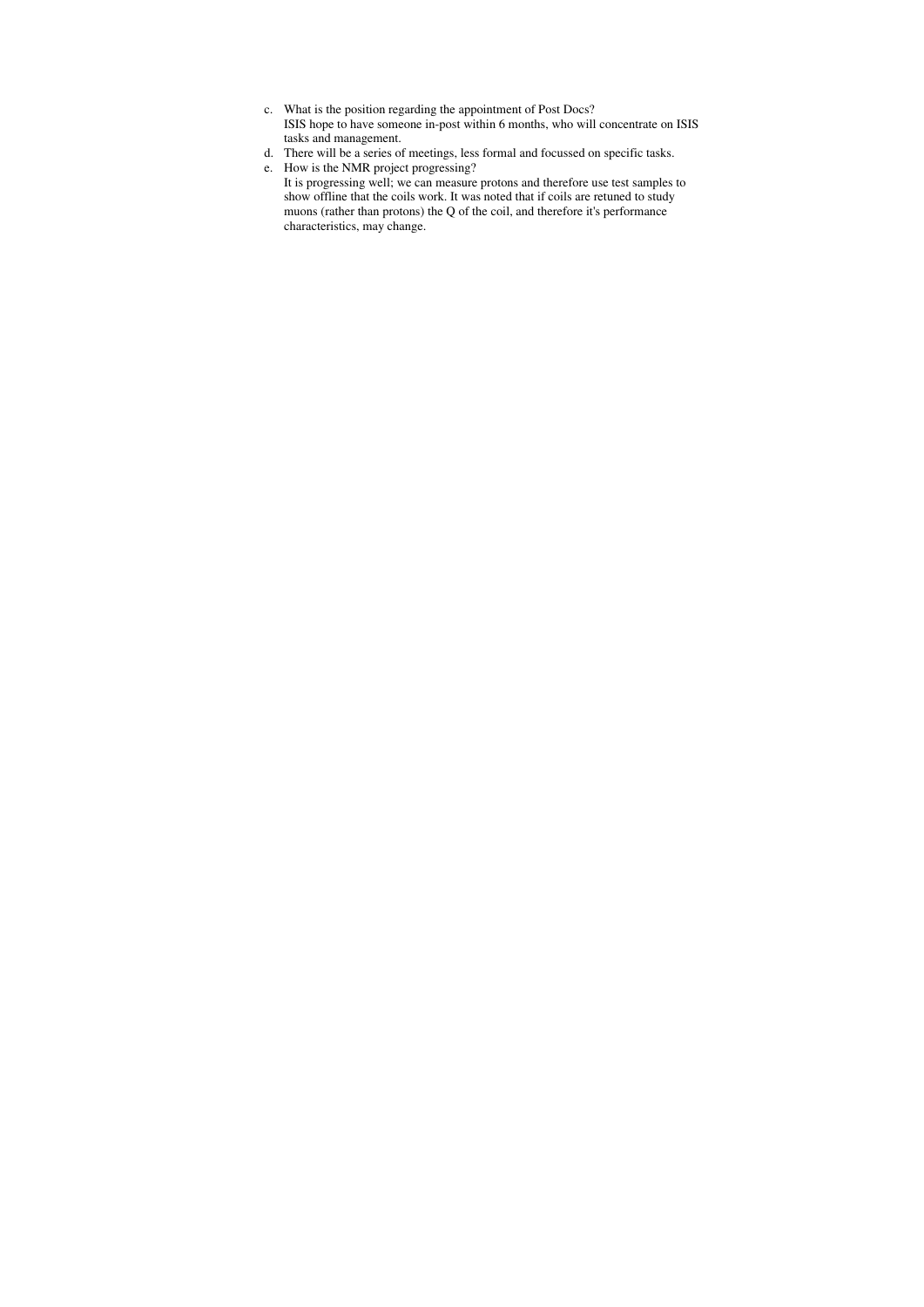## *Beamline and instrument simulation: results from FP6*

# *Toni Shiroka (PSI):* **Towards a general instrument simulation programme**

The current program is built on GEANT 4, and has been designed to enable complex geometric designs and electromagnetic fields to be simulated without requiring a knowledge of C++ programming. Some of the problems of GEANT 4 have been

addressed and resolved, such as no overlapping fields and the default beam being point like. In the latest version a simple interface has been constructed and this has led to improvements in the design of the current beamlines. However, data output and interpretation is still an issue.

#### *Discussion:*

- a. Can you simulate high-energy muon spot size? Yes.
- b. How easily is it to avoid coincident counts? This has been implemented.
- c. How easy is it to setup the programme? The first part of the code is 'easy' to setup. However, this simply gives you a ROOT file containing counts in detectors. The second stage is more difficult, as this is really carrying out an analysis that, in some measure, is outside of the remit for this program. Maybe a general template is needed.
- d. Is muonium simulated and its interaction with gases? It may require a small change in the code and recompiling

# *Zaher Salman (PSI):* **Modelling a high field instrument for ISIS**

The simulations were useful in the design of HiFi, such as testing field maps and the design/optimisation of the detectors. However, simulations have big limitations and give mainly qualitative results not quantitative.

### *Discussion:*

- a. Why did you consider a conical detector shape? This would maximise the solid angle at the expense of increasing the double counts.
- b. What are the window materials? 25µm Al and 125µm Mylar.

# *Kamil Sedlak (PSI):* **Simulations for the ALC upgrade and the high field instrument at PSI**

The simulations now give a more realistic detector response, include a good estimate of the background, but still are qualitative as the simulations are not perfect. In 10T, losing the low energy positrons gives an increase in the asymmetry. This can be achieved by increasing the diameter. However, the standard figure of merit decreases.

#### *Discussion*

- a. The deviations from the exponential decay when incorporating the background doesn't seem to be correct?
	- It is!
- b. GEANT 4 is difficult to use to simulate beamlines? Turtle gives the same answer and could be used if ray tracing is not required.
- c. Can you simulate sample displacement?
- Yes, easy and has been done for ALC.
- d. ALC sample thickness is very important? Yes.
- e. Are the simulations calibrated for alpha? This is different for forward and backwards.